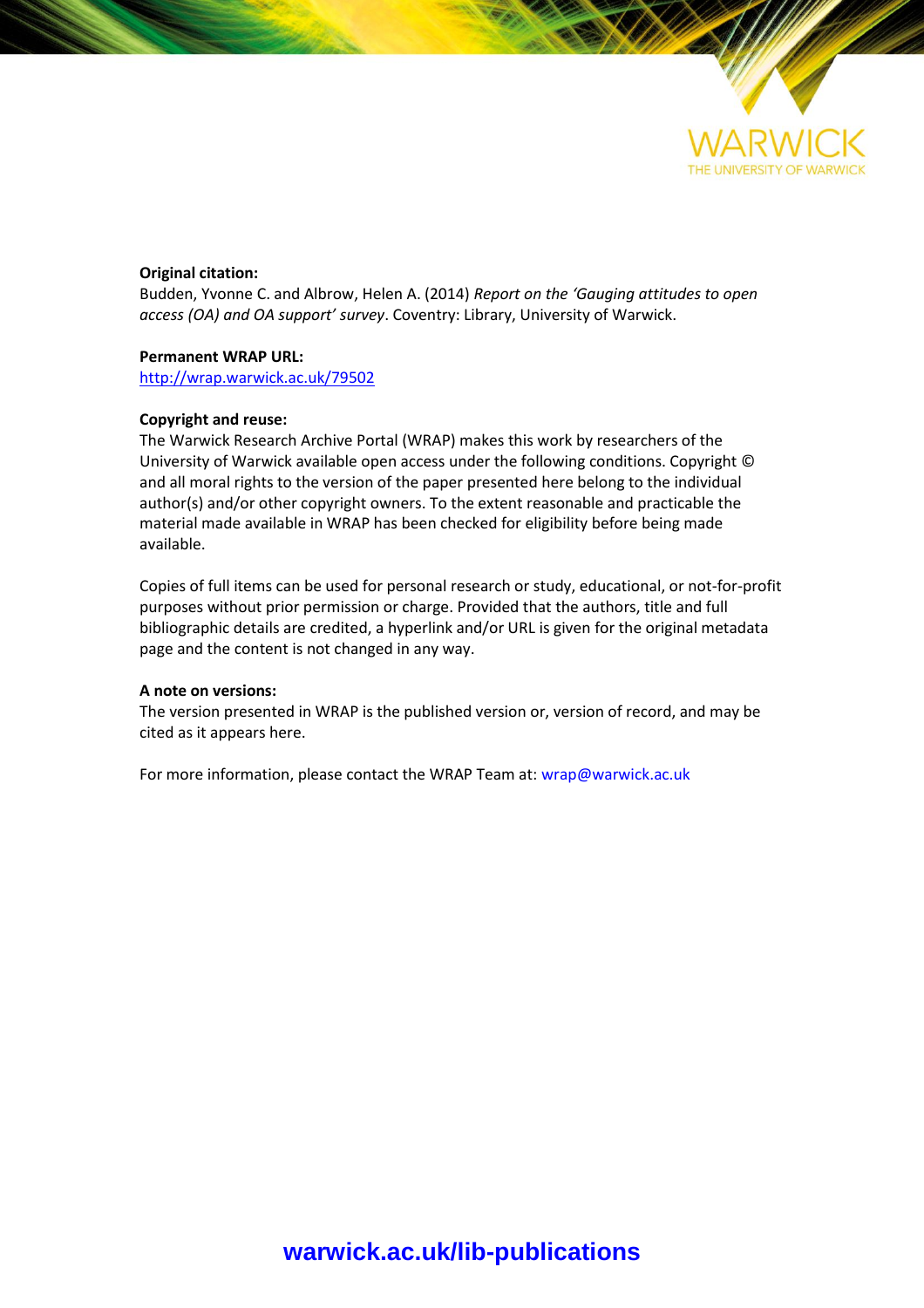# Report on the 'Gauging Attitudes to Open Access (OA) and OA Support' Survey

**Yvonne Budden, Helen Albrow 6/12/2014**

This report outlines the findings from the Gauging Attitudes to OA and OA Support Survey. The data collection took place during April-May 2014, and received 109 responses, primarily from Warwick Business School (WBS), Physics and Warwick Medical School (WMS). The findings suggest a good deal of support for the principles of OA, and indeed positive responses for University support provided for OA. There is a need to review funding options available to researchers for Gold OA, further develop APC payment processes, and certain areas of OA advocacy. The review needs are taken forward in the Recommendations section to be used by the Library for overall developmental work.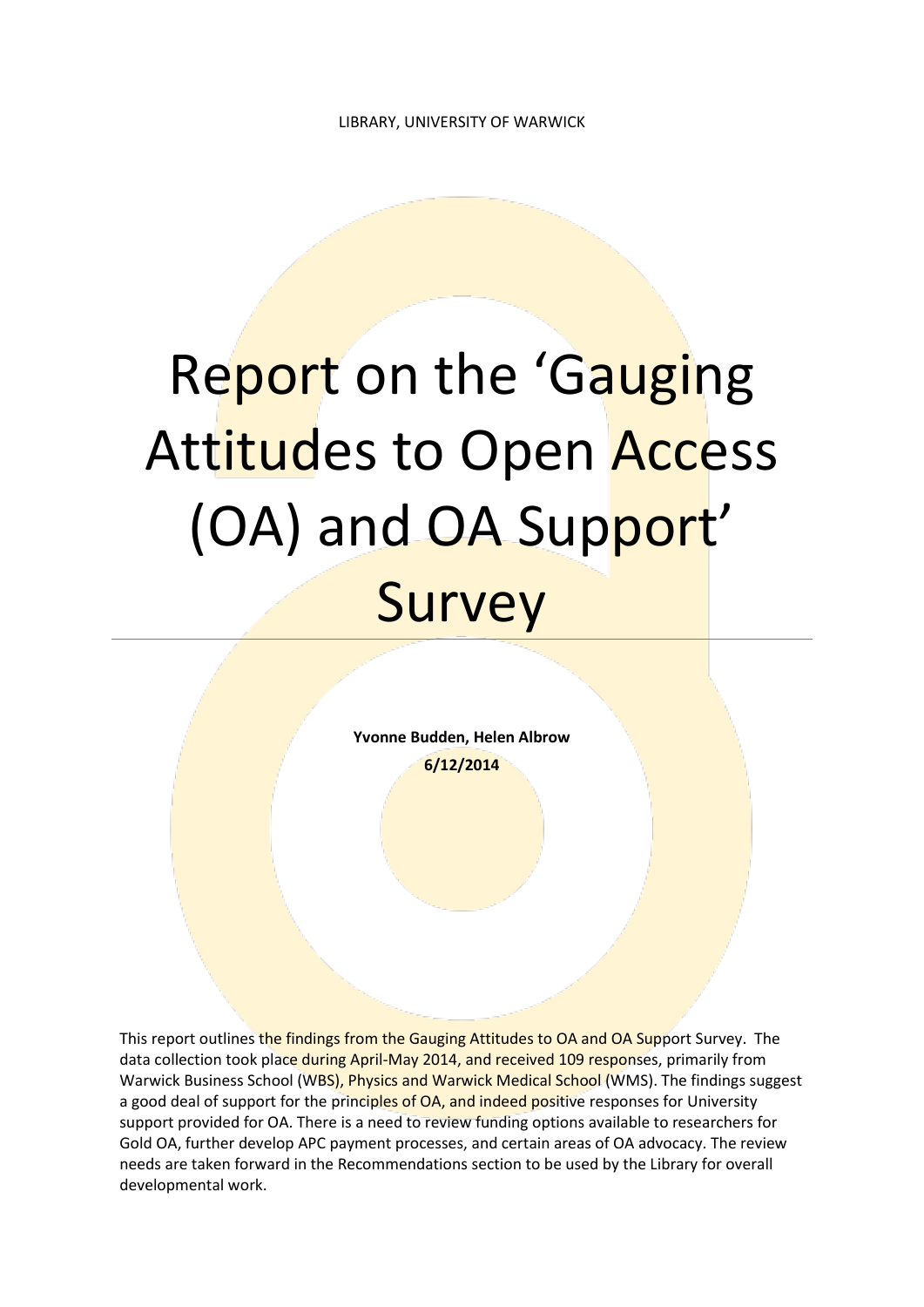# **Introduction and Background**

This report outlines the findings and recommendations from the 'Gauging Attitudes to OA and OA support' survey. The survey represents the effort by the Library to understand attitudes to OA and OA support across the University in respect of the plethora of OA policies (namely RCUK, Wellcome Trust [WT], and HEFCE) implemented since the time a previous OA and WRAP survey was undertaken in 2011<sup>1</sup>.

The survey was therefore conducted with two overall aims:

- To understand more about attitudes to OA across the University
- To understand how OA may be supported in accordance with the viewpoints of the wider Warwick community

# **Methodology**

The survey was designed during January-March 2014, combining the efforts of the University's Scholarly Communications/Open Access Oversight Group.

The survey was initially disseminated using an email to all Heads of Department during early April 2014. Successive mailings were made during April 2014 to further increase uptake. The first mailing was sent to Heads of Department and/or Research Centres, with a further two to Heads of Divisions/ Groups within the larger Departments or Schools, and to Divisional Secretaries (or Department Administrators where appropriate within particular departments). The survey then closed at the end of May 2014, providing researchers with an 8 week period to respond to the survey invitation(s).

The resulting respondent pool, and the respondents' attitudes to OA and their support needs are discussed in the following Results section.

# **The researchers**

**.** 

Overall, 109 people responded to the survey. The majority of respondents were aged either 30-39 (36%), or 40-49 (29%). As Figure 1 shows below, respondents came from every stage of academic life but most had 5-15 years post-doctoral experience (39%) or 16+ years post-doctoral experience (27%).

<sup>1</sup> Budden, Yvonne C. (2011) Report on the 'Unlocking Attitudes to Open Access' survey, May-July 2011. Coventry: University of Warwick. Available at:<http://wrap.warwick.ac.uk/37817/> (accessed: 14/07/2014 17:14)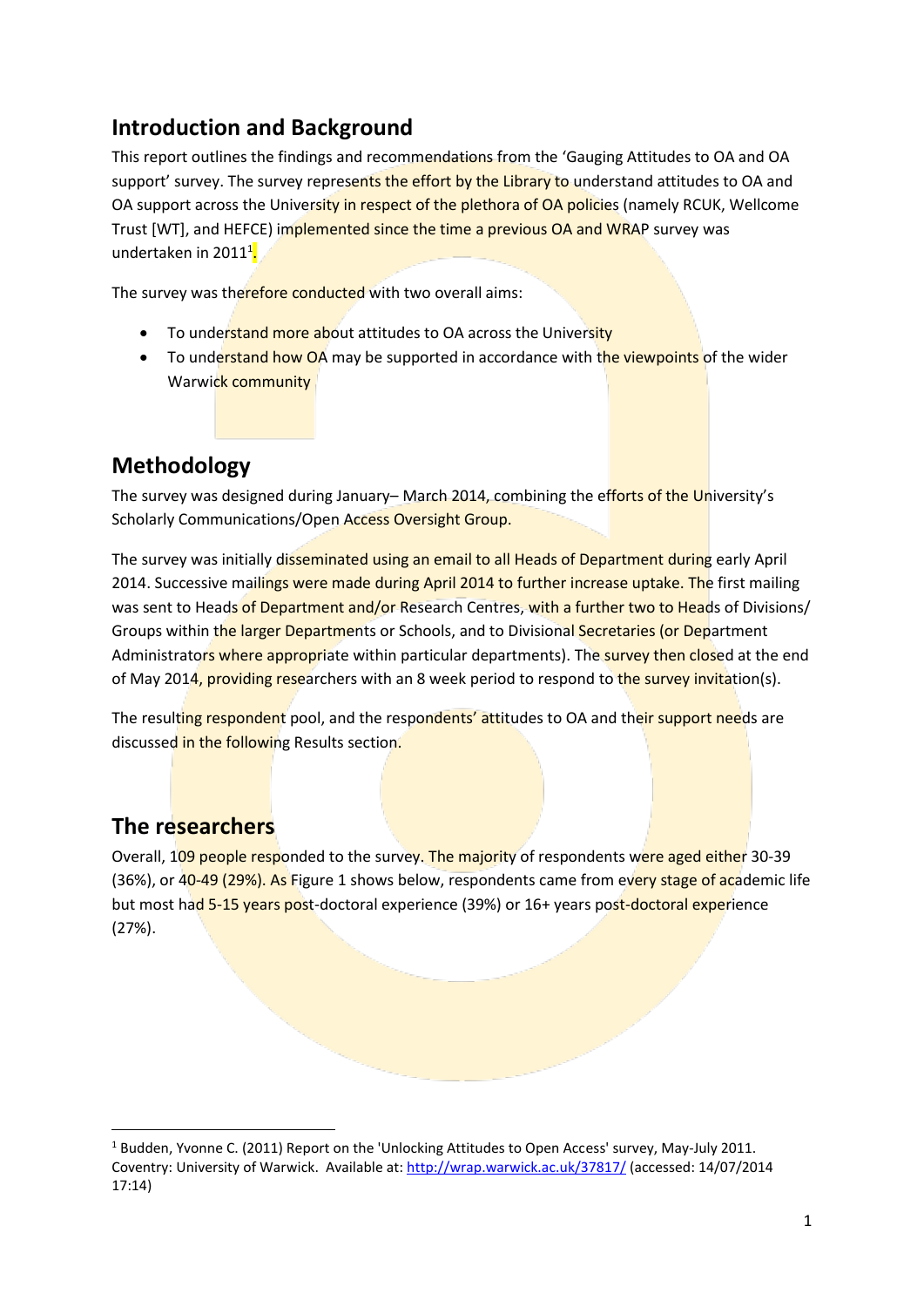

## **Figure 1: Levels of research experience across the survey cohort**

A large proportion of respondents were affiliated to Warwick Business School (WBS) (19%). Another 16% were from Physics, and a further 10% from Warwick Medical School (WMS). Others came from a mixture of Departments, but clearly where the 3 departments above provided nearly half of the survey responses, the data is dependent on processes and support offered in those Departments.

The relevance of some OA policies to the Sciences may have affected uptake. The Physics Department and WMS for example would be affected perhaps to a greater degree by the RCUK OA policy for journal articles and conference proceedings than some areas in Humanities and Social Sciences where publishing a book chapter or monograph is more common. Very few responses were received overall from the Humanities and Social Sciences (around 10% of the overall survey cohort).

The use of email also means the survey was dependent on the strength of relationships within departments.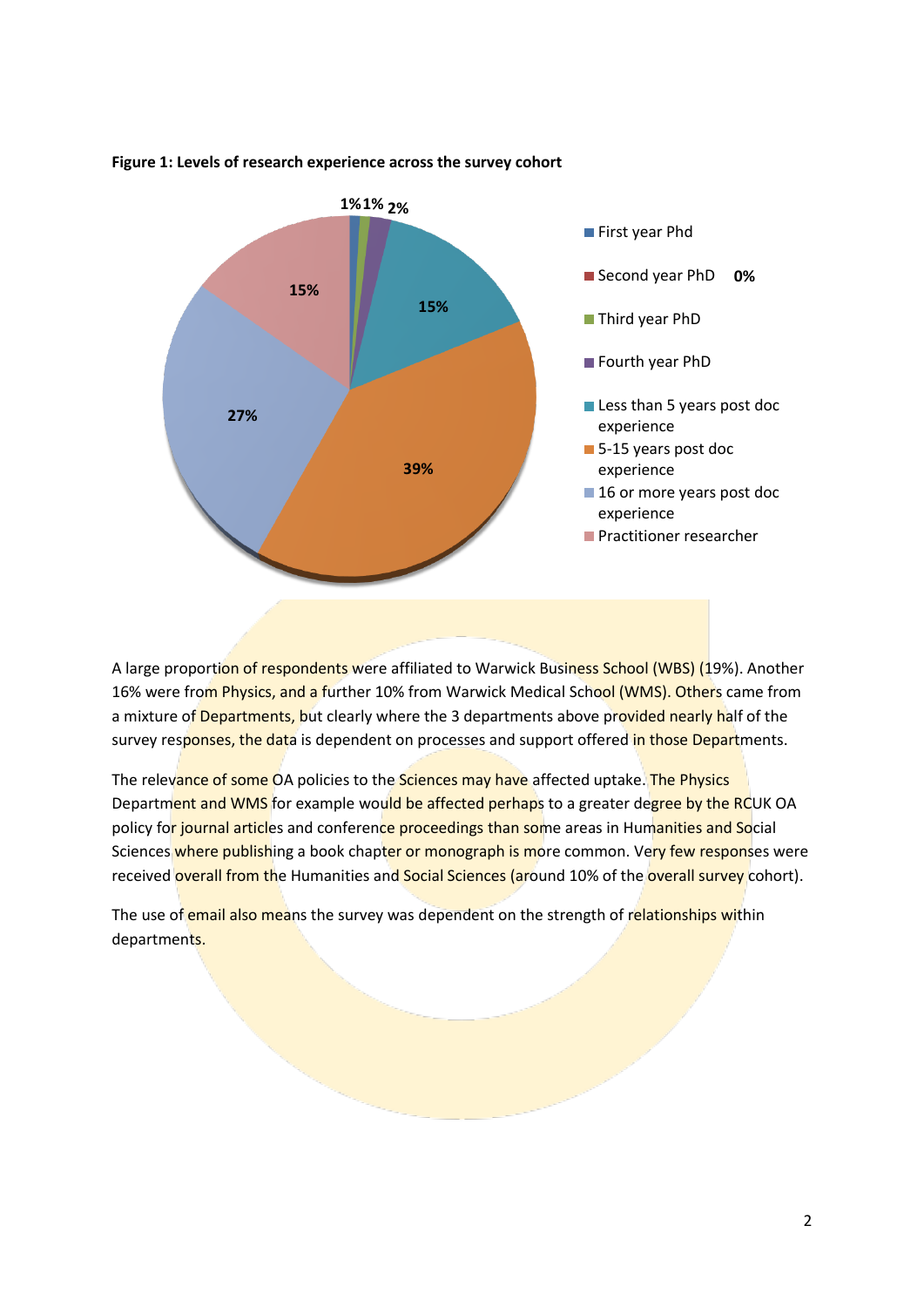# **Survey findings**

## **Gauging attitudes to Open Access (OA)**

Initially, respondents were asked about their global attitudes to Open Access. Figure 2 below shows the data for this. Most respondents said they were strongly in favour of the principles of Open Access. A much smaller number of respondents were either strongly against the principles of Open Access, or mildly against.

The overall figures are roughly similar to those from the 2011 survey, where 61% were strongly in favour of OA. This suggests little movement in views since the advent of some major OA mandates, and overall positivity for OA in principle.





Figure 3 below shows the viewpoints for the RCUK OA policy. Just 1 in 5 of the respondents was strongly in favour of the RCUK OA policy. Interestingly, not too dissimilar numbers were strongly against the policy (16%), with various responses in-between. Opinions are therefore clearly varied within this group. This is particularly interesting given the fact most responses came from a small number of departments. This indicates varied opinion at sub-departmental level i.e. within departments, where WBS and WMS have a large number of subject and research groups and divisions.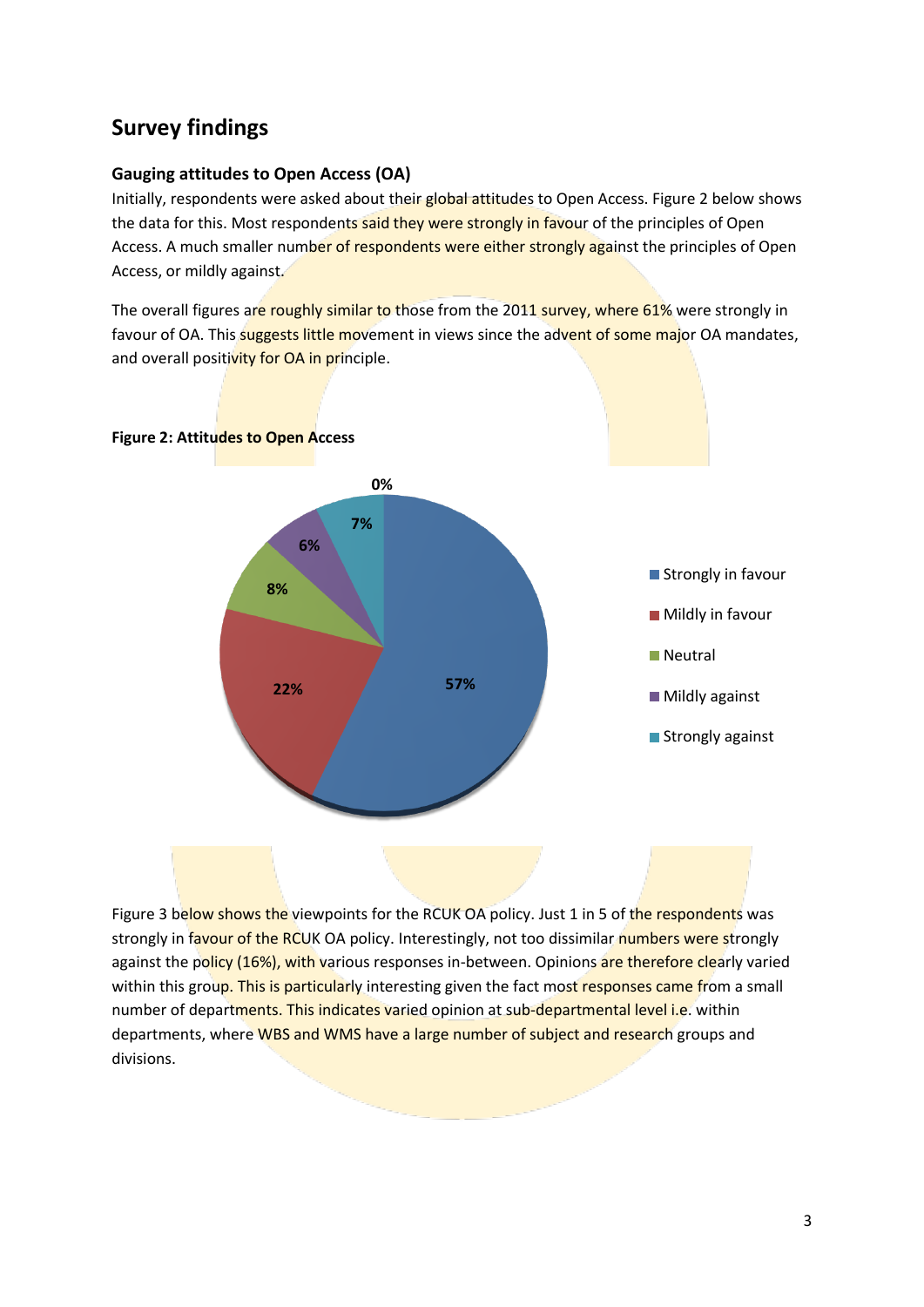#### **Figure 3: Attitudes towards the current RCUK Open Access policy**



Opinions for the Wellcome Trust policy are reflected in Figure 4 below. Over a quarter didn't know how they felt about the policy unlike the RCUK mandate (where 13% didn't know). This result is to be expected as most responses came from WBS, Physics and WMS, and so the WT policy is perhaps not as relevant to them as other funder's policies. Another 16% also specifically said 'not applicable'. Given the level of responses within these two categories, it is difficult to draw conclusions on the overall views of this policy due to the 'make-up' of the respondent sample.



**Figure 4: Attitudes towards the current Wellcome Trust Open Access policy**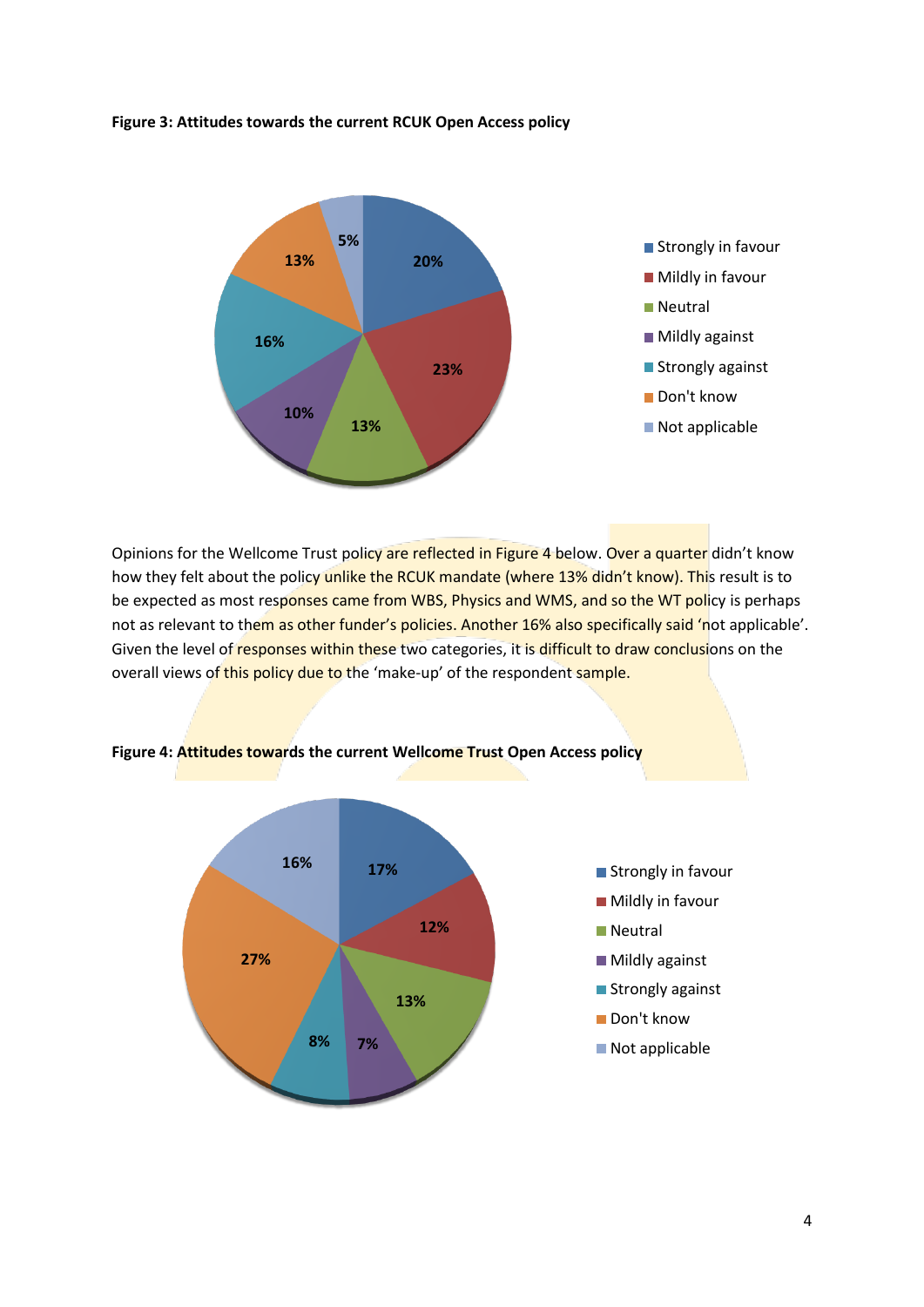Figure 5 below presents the figures for attitudes towards the HEFCE OA policy for the next REF. This policy launched very shortly before the survey was circulated so respondents are likely less familiar with this policy than the others which have been available for longer. The responses here are also mixed, much like the responses for the WT and RCUK policies. However the HEFCE policy will be relevant to all staff on research contracts unlike the Wellcome Trust or RCUK policies that are only relevant to those researchers who have won funding from them.

Around a quarter are mildly in favour of the HEFCE OA policy, with another 16% strongly in favour. Nearly 1/5 (19%) didn't know, perhaps due to the fact the policy had been released around the same time the survey was released. There may also be a sense of 'policy fatigue' due to the fact that the HEFCE policy is the latest in a series of open access policies that researchers have had to assimilate and manage.

This presents a **fairly mixed re**sponse towards the HEFCE OA policy and *indicates some uncertainty* about what the policy means. This will need to be reviewed for advocacy purposes in order to ensure that researchers are supported for compliance with the policy by 2016.



**Figure 5: Attitudes towards the current HEFCE Open Access policy for the next REF**

On review of the further comments field, a number of themes emerged, largely described as follows:

**Positive attitudes towards the principles of Open Access:** with caveats around the processes involved in making articles OA, whether funding was available and where the journal needed to be right for the research.

**Profits made by publishers:** there are concerns about publishers' profits margins or 'profiteering' from Open Access.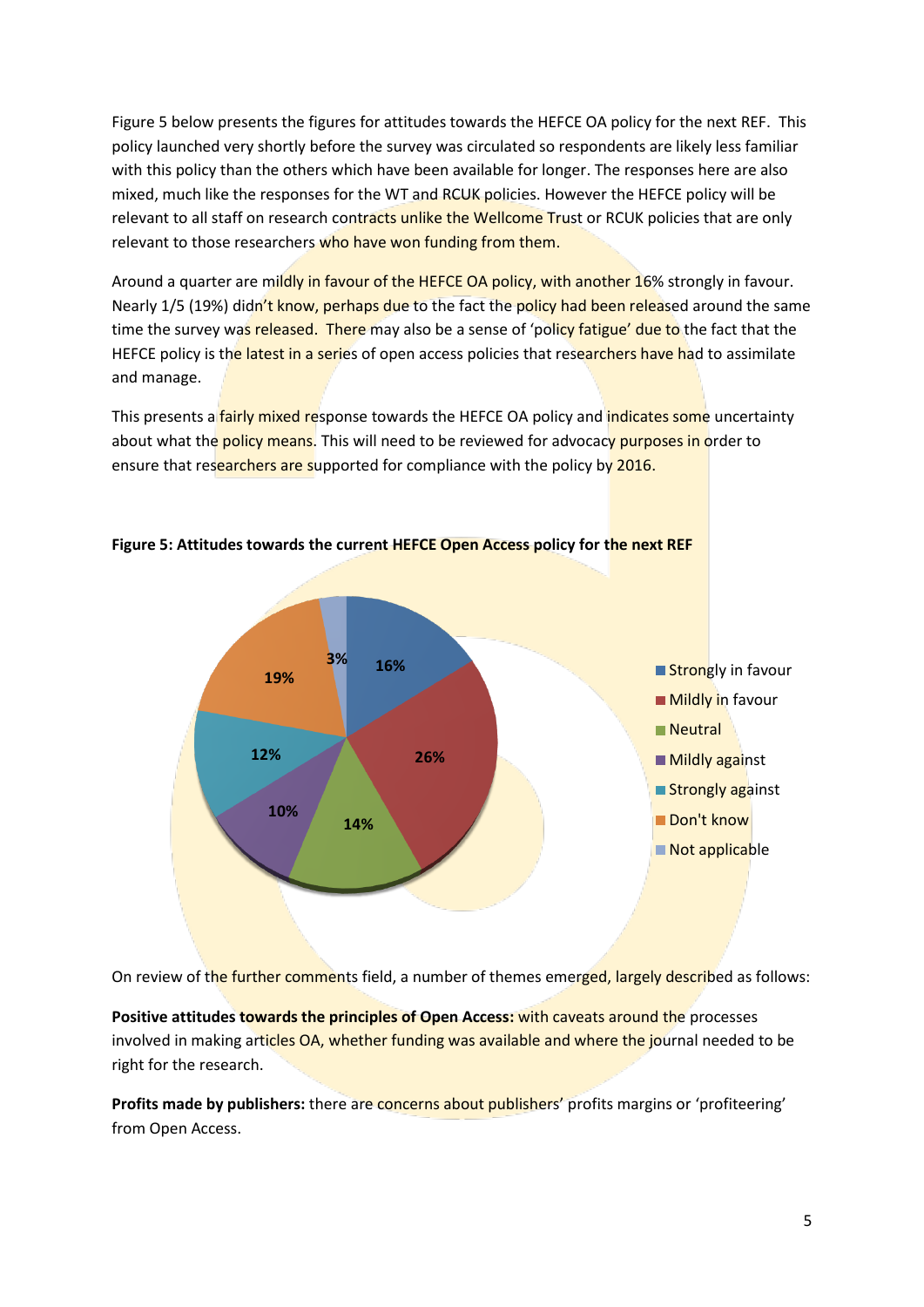**Impact of journals:** there are some concerns that open access journals (OAJs) do not have the same level of quality, as indicated by the impact factors as other journals, especially those journals with traditional business models which have been around for longer.

**Repository use:** there were some comments about which repositories they as authors use, and also where some believe repository OA 'should be sufficient.' This is presumably compared to the paid Gold OA route.

When respondents were asked if they would include provision to cover OA charges in their next funding application, 2/3 said that they would. 19 respondents then provided further comments. The comments often referred to the RCUK policy which does not allow for **publication charges** in funding applications any longer. In addition, around 5 or 6 people mentioned how they were either 'opposed to the pay to publish model' and other comments showed clear opposition to publishers making money from Gold OA. One respondent called it 'immoral' (..way for publishers to make more money), and another referred to the 'exorbitant amounts paid to publishers to make articles Gold OA' as 'misguided.'

Many of these comments chime with the comments made by the respondents of the previous survey, with a new preoccupation with the 'paid for' gold open access model driven by the emphasis on this since the Finch Report<sup>2</sup>.

# **Using repositories**

**.** 

Firstly, the vast majority of respondents were familiar with the University repository, the Warwick Research Archive Portal or WRAP (87%). This indicates an overall increase in knowledge of WRAP since the last survey<sup>3</sup>.

Figure 6 below shows the data for opinions on the use of OA repositories. Most responses were strongly or mildly in favour of using repositories to make publications OA (including WRAP, ArXiv, SSRN, Europe PMC). Only 5 respondents, or 5%, were strongly against the use of repositories. This attitude is perhaps to be expected in light of the opinions expressed about the cost of gold open access

<sup>&</sup>lt;sup>2</sup> Finch, Dame Janet et al (2012) Accessibility, sustainability, excellence: how to expand access to research publications. Report of the Working Group on Expanding Access to Published Research Findings. <sup>3</sup> Budden, p. 7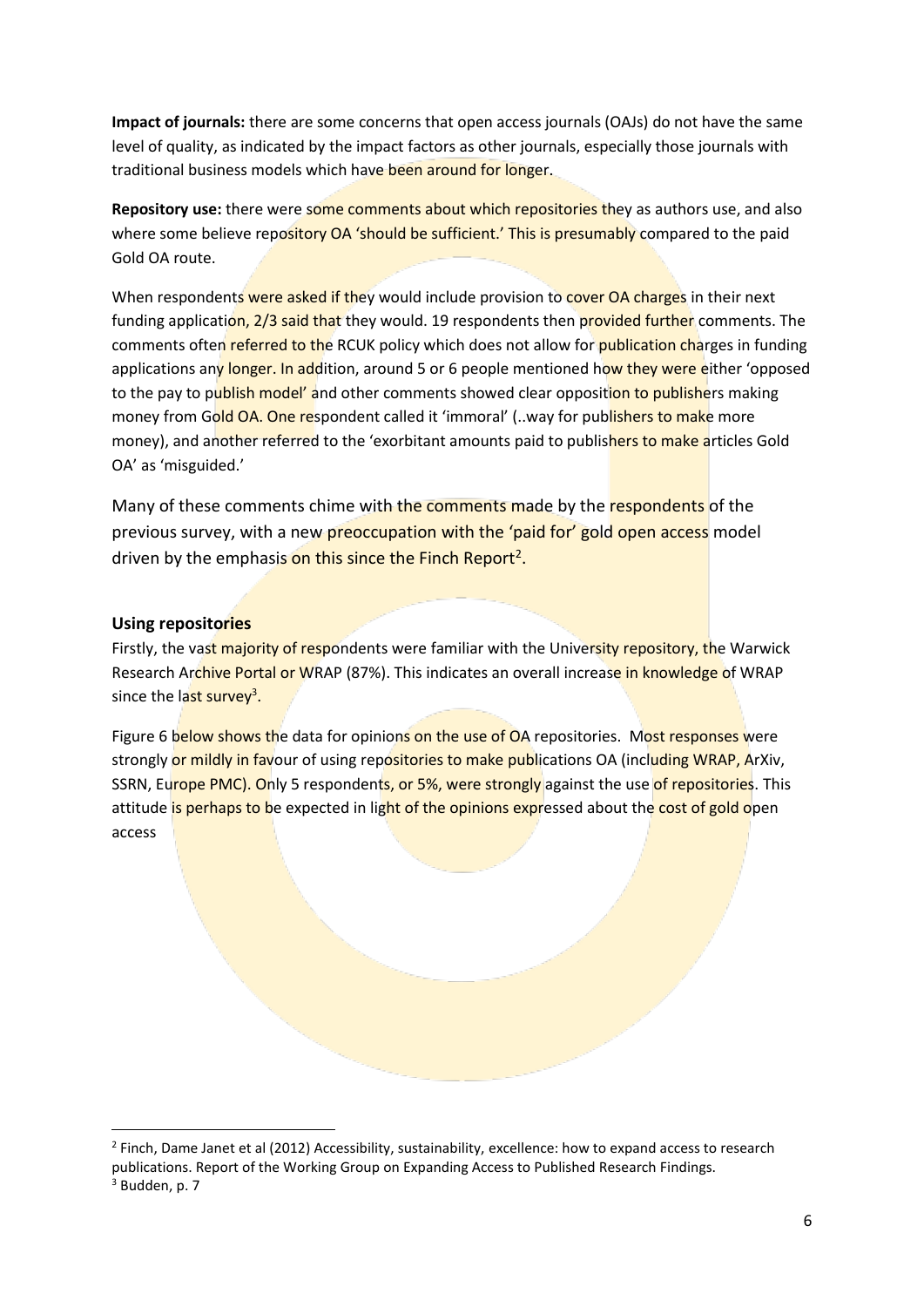#### **Figure 6: Views on using Open Access repositories**



Perhaps this positive attitude towards repository use and the clear knowledge of WRAP could be harnessed to promote further knowledge of both WRAP and the HEFCE OA policy together (now that the policy is in force since the survey was released). This would allow staff to consider OA for their articles and as a reminder that WRAP will in any case be used for the next REF.

#### **Previous experiences of making work OA**

Most respondents had made their work OA in the past (71%). Others said they had not made work OA in the past but would like to in the future (16%), or that they needed to do so because the funder required it in the future (10%).

Figure 7 below shows the data for the OA routes respondents had used in the past (multiple response question), where most said Green or repository open access via WRAP (67%) and another significant number said they used another repository or service. Free text responses suggest that this could be ArXiv in the Physics Department. This is important to note given the fact ArXiv may not strictly achieve OA, and where there is reliance on ArXiv for achieving OA, staff should be aware of the issues around this.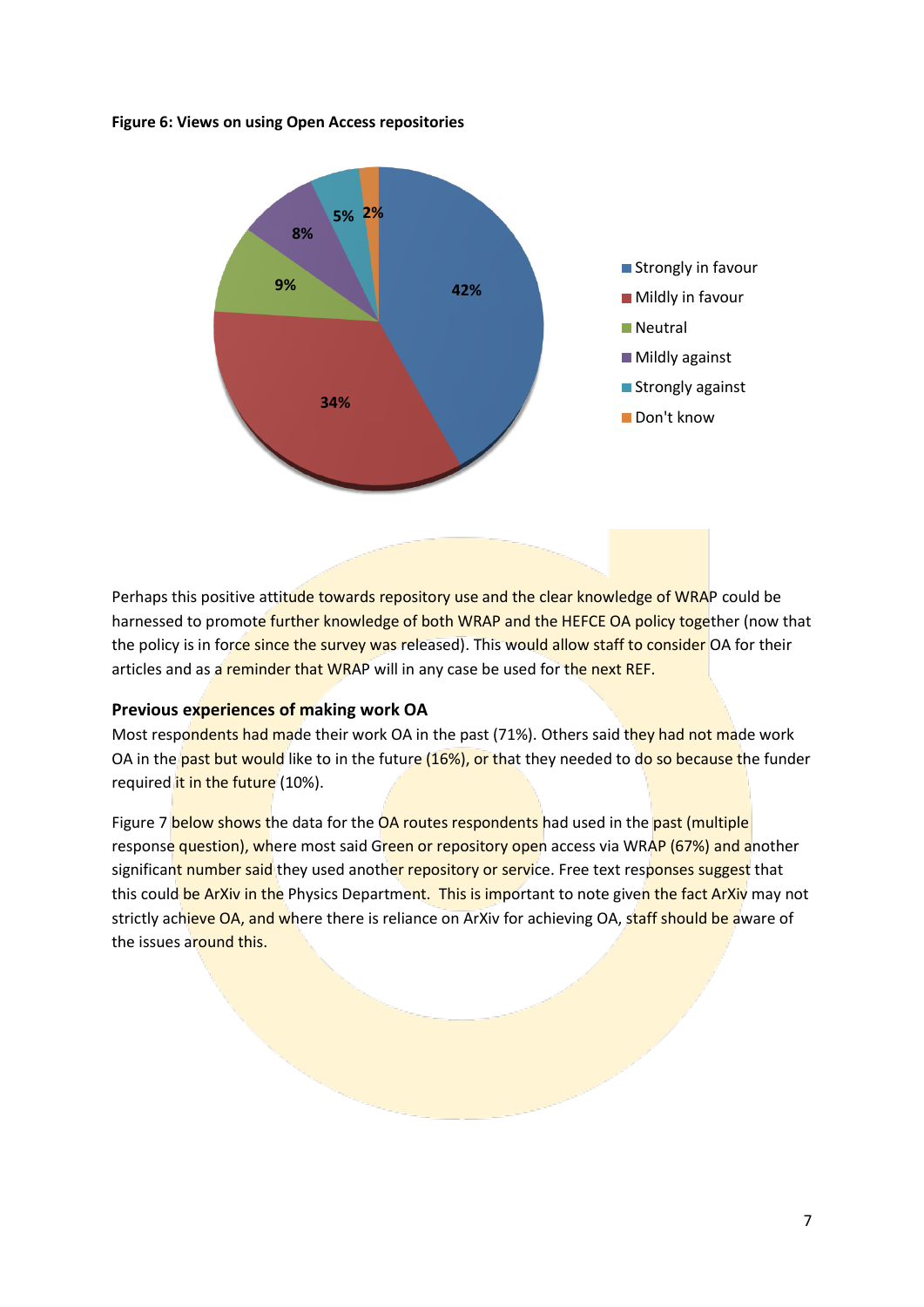#### **Figure 7: The routes used to achieve Open Access (OA) in the past**



# **Copyright, licensing and permissions**

Most respondents said they read the copyright transfer agreement (66%), though this does mean 1 in 3 from this survey does not.

Most said that authors should own the copyright of research publications (70%), with just 4% saying their employing institution should. 9% felt the publisher should own the copyright.

Most respondents also keep a copy of the accepted version of an article (94%).

Around 60% of the group had heard of Creative Commons licences. When asked which licences they had heard of (multiple choice question), 86% had heard of CC-BY, half had used CC-BY (52%), and nearly half were comfortable with the CC-BY licence for research papers they produced in the future. Given the make-up of the cohort, many will be familiar with one or both of the RCUK or WT policies, and therefore having to request a CC-BY licence themselves or via Library help to the publisher.

80% had transferred copyright to the publisher, and 43% were happy to transfer copyright to the publisher in the future.

Most respondents said they did not have difficulties in securing permission to use material they did not have the rights to (90%), and where there is a requirement to gain access to material which is under third-party copyright, for example an image in an article carrying a CC-BY licence, this indicates that this is a relatively simple process.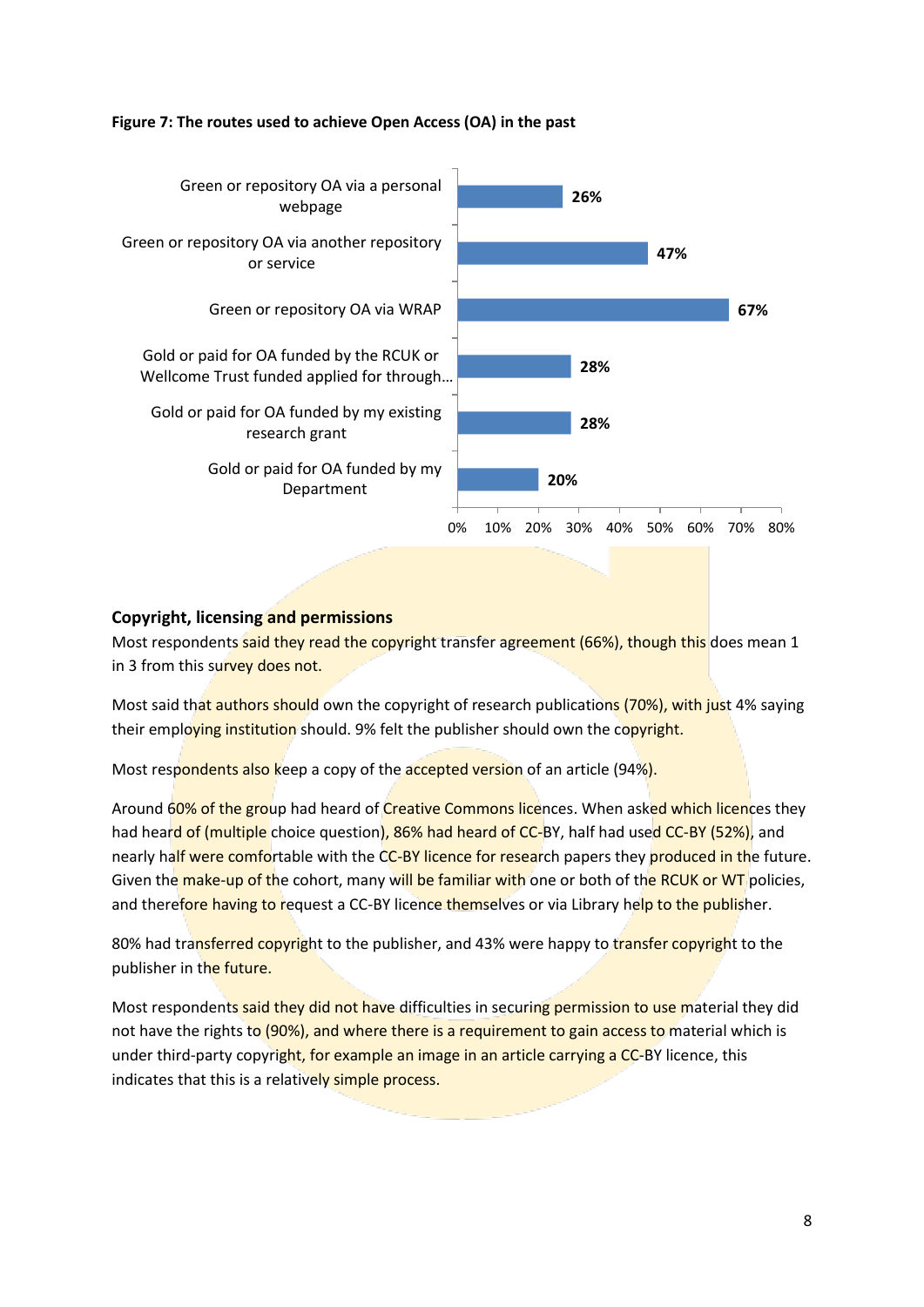## **Colour and page charges**

Many respondents said that they had not incurred additional colour charges (75%). A larger number said they had not incurred page charges (87%), suggesting neither colour or page charges represent a particular demand for additional financial resource.

The survey however incorporates views from 3 departments, and from 109 respondents. As a result, it is problematic to use these as a clear measure. Further work might enable a clearer understanding of the levels of colour and page charges, particularly given the fact these charges are often high, and could therefore be creating burdens on Departments that are not fully realised.

## **Support for Open Access**

Respondents were asked to say which types of support they had been offered for Open Access, AND Figure 8 shows the data for this. Most said they had been offered introductory information about WRAP and how to deposit articles. A similar number had received combined information about OA routes, funder policies, and university support (54%). This suggests that the support work carried out by the WRAP Team and the OA Officer is reaching a good number of staff and with a range of OA topics, the caveat being around the survey sample and therefore how this reflects University-wide opinion.

Around a quarter of respondents said they had not received any OA support (28 respondents). Of these, 16 had made work OA. As the question was a multiple choice it is problematic to ascertain what is perceived to be 'support' i.e. whether this is financial, informational or something else, though the free text responses certainly suggest a need for additional financial support from the University for OA (see next paragraph) where some authors are not RCUK or WT funded.

Similarly, just 12% said they had received support for understanding how OA affects them and/or their research students.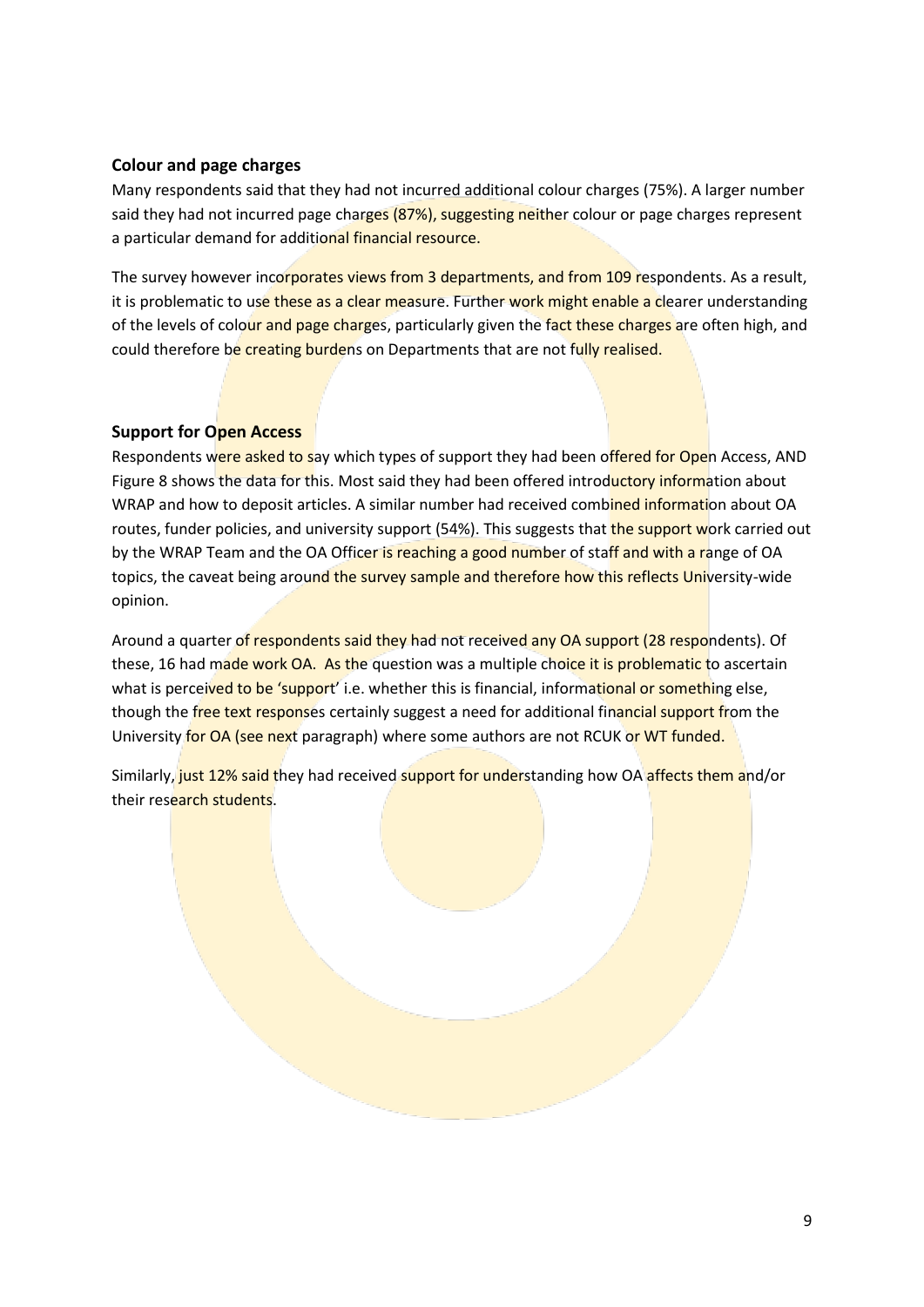#### **Figure 8: Support received for Open Access (OA)**



Final comments were captured in a further comments field to explore ideas about respondents' experiences of Open Access and/or the University support for OA. The main themes emerging from this are as follows:

**Funding:** comments were made around having the financial capacity to continue to pay for Gold OA, difficulties for research which was not funded by RCUK or Wellcome Trust, and where adding OA publications costs in the grant application with certain funder types, for example Government bodies or charities, was not considered possible or where if a grant was already small, the OA cost would make a grant application uncompetitive.

**Processing APCs:** there was some concern around the processes involved in APC payments in terms of the number of steps involved. A number of respondents mentioned the time spent working on publisher forms and/or 'going back and forth' between the various parties involved.

#### **Findings from initial follow-up interviews**

This small section provides an initial summary of the key findings from 3 follow-up interviews who volunteered a discussion during May 2014.

The interviews generally suggested support for Open Access, but with some caveats around the manner in which Open Access is being achieved in general. One interviewee for example suggested that they have used ArXiv for over 20 years ('since 1993') and therefore did not see why they needed to make work OA via a Gold route. The same interviewee was also concerned about the sustainability of Gold OA, and there was an implication that some journals were set up in order to profiteer from the Open Access model. This was also reflected in the free text question in the survey.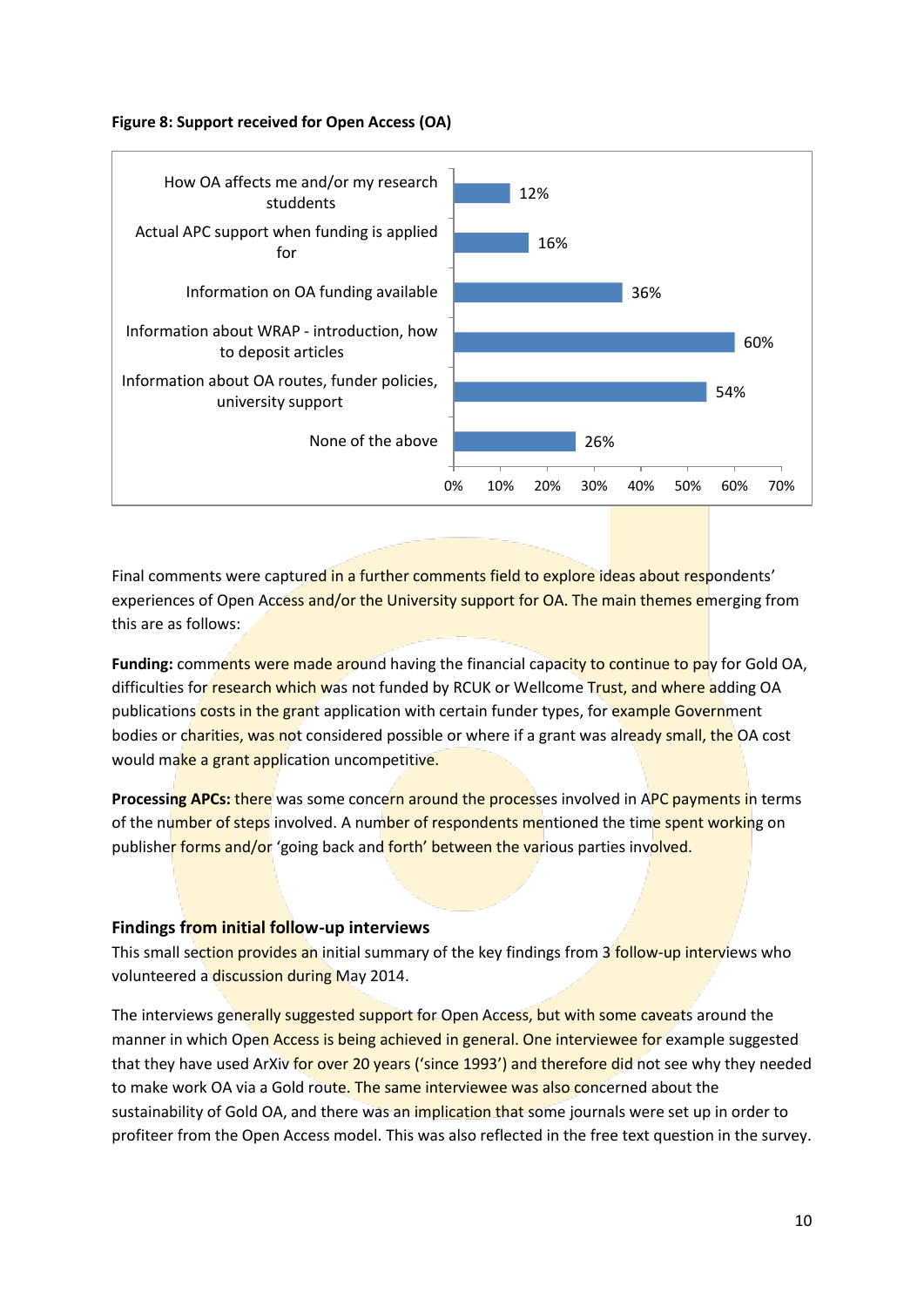The interviewees generally agreed that the process of making articles available via the Gold OA route had been relatively straight forward, and were happy with the overall support they had received for this. When asked about website and email support, again the discussions suggested few changes beyond minor operational details, for example adding OA-related links to the email signature of the Open Access email.

# **Recommendations**

The recommendations reflect the areas for development identified by the combined responses to the survey and the discussions which took place during the three follow-up interviews. Broadly the recommendations fit into 2 broad themes as follows, the themes themselves reflecting the flavour of discussions and free text responses as well as the more quantitative responses.

# **Funding and payment processes**

# **1. Undertake a review of funding available for Gold OA APCs**

A number of issues were raised around ineligibility for current RCUK and Wellcome Trust block grants. A review could specifically look at alternative avenues for funding for these researchers.

# **2. Examine ways to develop the processes for payment of APCs**

This would help to reduce the number of steps between the Library, RSS, academic departments and the publishers

# **3. Further investigate colour and page charges**

The make-up of the cohort (primarily being from three departments) and overall number of respondents made the analysis less clear, and it may be worth re-visiting this to gain a wider understanding of the levels of colour and page charges

# **Advocacy**

**4. Increase advocacy for the HEFCE OA policy and WRAP**

# **5. Increase the level of advocacy specifically around the benefits of OAJ's and author choice**

To address specific concerns around the impact factors of OAJ's and also to address concerns where authors might believe they are forced to publish in particular journals as opposed to the journal which is right for the research

# **6. Consider how we communicate messages about other repositories**